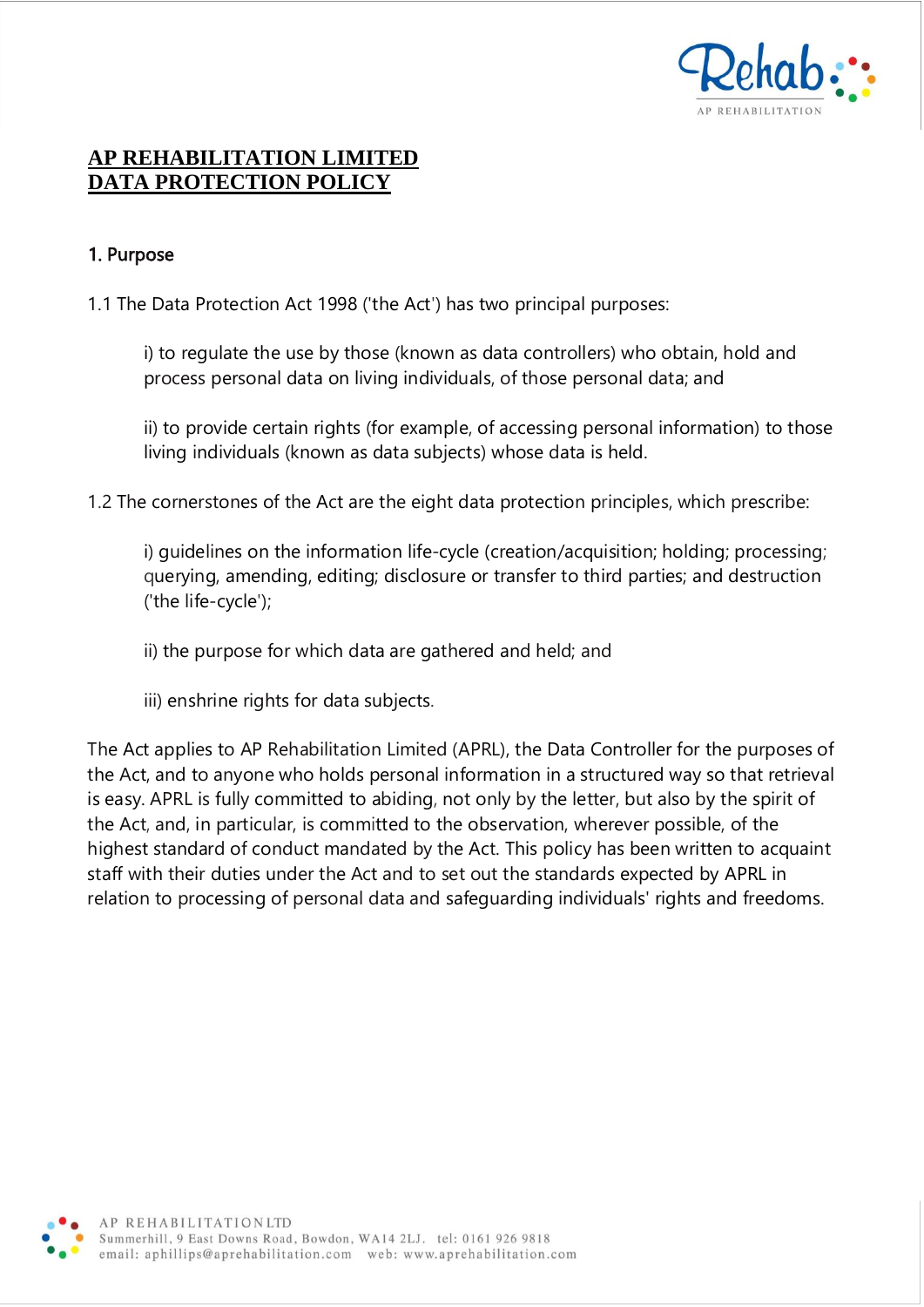

### 2. Staff duties

Employees of APRL are expected to:

- i) acquaint themselves with, and abide by, the Data Protection Principles.
- ii) read and understand this policy document.
- iii) understand how to conform to the standard expected at any stage in the life cycle
- iv) understand how to conform to the standard expected in relation to safeguarding data subjects' rights (e.g. the right to inspect personal data) under the Act.
- v) understand what is meant by 'sensitive personal data', and know how to handle such data; and
- vi) contact the Data Protection Officer if in any doubt, and not to jeopardise individuals' rights or risk a contravention of the Act.

#### 3. The Data Protection Principles

The Data Protection Principles, in summary, are:

- 1. Personal data shall be processed fairly and lawfully.
- 2. Personal data shall be obtained only for one or more specified and lawful purposes, and shall not be further processed in any manner incompatible with that purpose or those purposes.
- 3. Personal data shall be adequate, relevant and not excessive in relation to the purpose or purposes for which they are processed.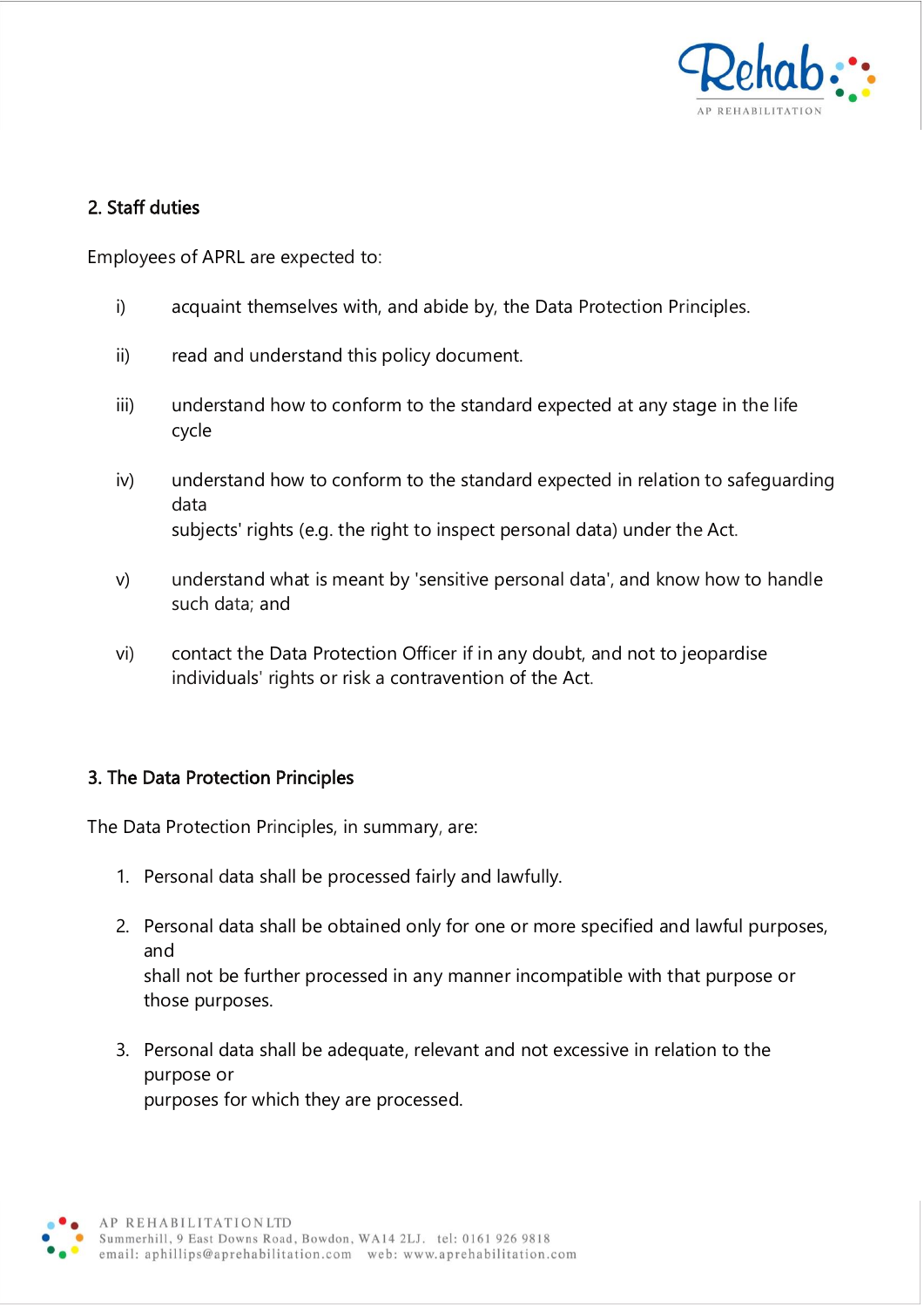

- 4. Personal data shall be accurate and, where necessary, kept up to date.
- 5. Personal data processed for any purpose or purposes shall not be kept for longer than is necessary for that purpose or those purposes.
- 6. Personal data shall be processed in accordance with the rights of data subjects under this Act.
- 7. Appropriate technical and organisational measures shall be taken against unauthorised or unlawful processing of personal data and against accidental loss or destruction of, or damage to, personal data.
- 8. Personal data shall not be transferred to a country or territory outside the European Economic Area unless that country or territory ensures an adequate level of protection for the rights and freedoms of data subjects in relation to the processing of personal data.

#### 4. Best-practice guidelines for the life-cycle process

#### 4.1 Acquisition of personal data (see Principles 1. 2. 3)

Those wishing to obtain personal data must comply with guidelines issued from time to time by the Data Protection Officer and, in particular, should tell data subjects the purpose(s) for which they are gathering the data, obtain their explicit consent, and inform them that APRL will be the data controller for the purposes of the Act and the identities of any other persons to whom the data may be disclosed. If sensitive personal data are being collected, explicit consent is not only best practice, it is mandatory. No more data should be collected than is necessary for the purpose(s) declared.

# 4.2 Holding/safeguarding/disposal of personal data (see Principles 4. 5 and 7)

Data should not be held for longer than is necessary. APRL's records management policies should be consulted for guidance on what is necessary for each kind of data. Personal data should be reviewed periodically to check that they are accurate and up to date and to determine whether retention is still necessary.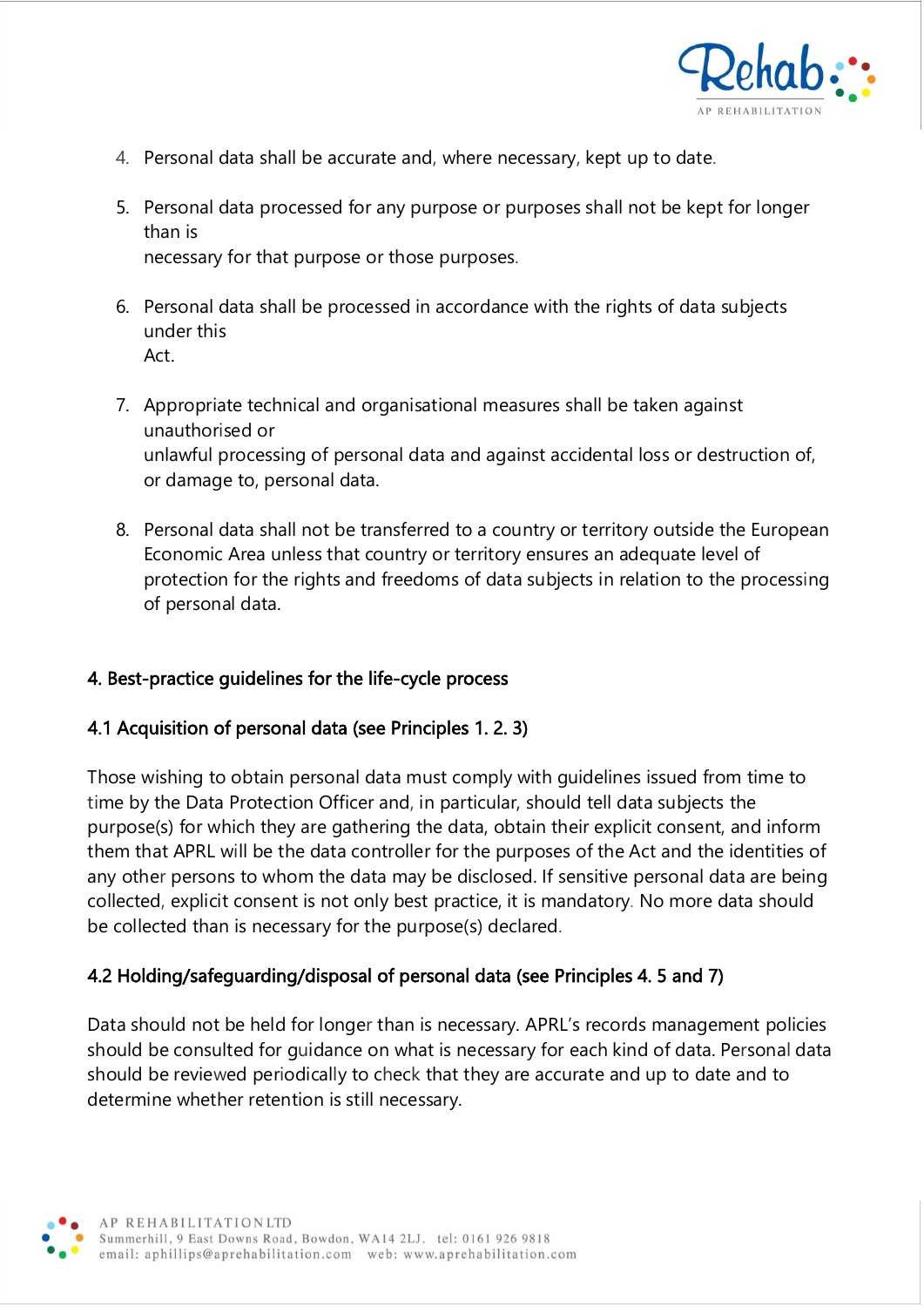

Adequate measures should be taken to safeguard data so as to prevent loss, destruction or unauthorised disclosure. The more sensitive the data, the greater the measures that need to be taken.

# 4.3 Processing of personal data (see Principles 1. 2)

In this particular context, 'processing' is used in the narrow sense of editing, amending or querying data. In the context of the Act as a whole, 'processing' is very widely defined to include acquisition, passive holding, disclosure and deletion.

Personal data must not be processed except for the purpose(s) for which they were obtained or for a similar, analogous purpose. If the new purpose is very different, the data subject's consent must be obtained.

### 4.4 Disclosures and transfers of personal data (see Principles 1. 2. 7. 8)

#### 4.4.1 Disclosures

APRL's policy is to exercise its discretion under the Act to protect the confidentiality of those whose personal data it holds.

i) Employees of APRL may not disclose any information about other employees or any clients, including information as to whether or not any person is or has been an employee of APRL unless they are clear that they have been given authority by APRL to do so. Particular care should be taken in relation to any posting of personal information on the internet.

ii) No employee of APRL may provide references to prospective employers or landlords or others without the consent of the individual concerned. It is therefore essential that where APRL is given as a referee, the subject of the reference should provide APRL with the necessary notification and consent.

iii) No employee may disclose personal data to the police or any other public authority unless that disclosure has been authorised by the APRL's Data Protection Officer.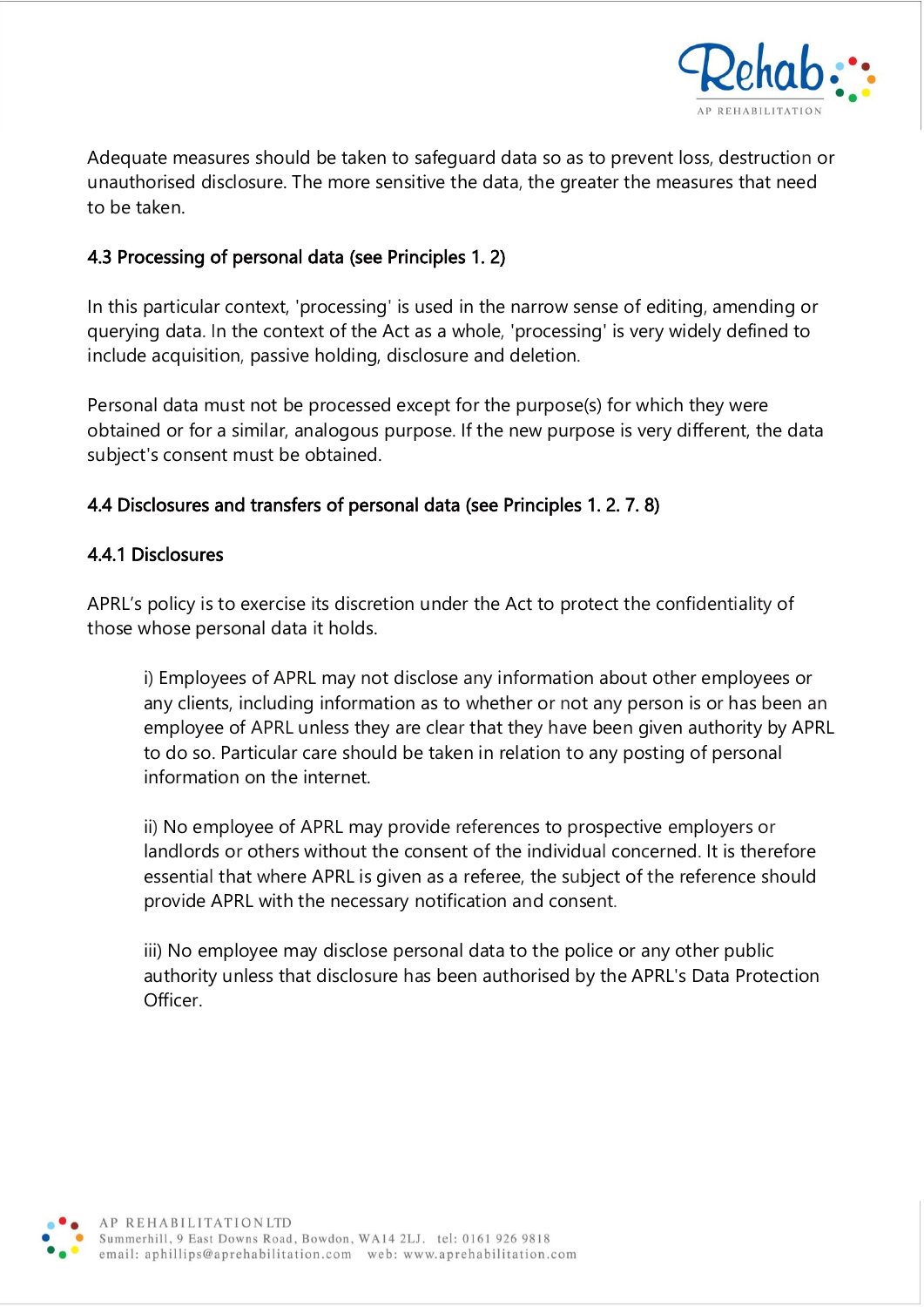

# 4.4.2 Transfers

Personal data should not be transferred outside APRL, and in particular not to a country outside the EEA:

- i) except with the data subject's consent; or
- ii) unless that country's data protection laws provide an adequate level of protection; or
- iii) adequate safeguards have been put in place in consultation with the Data Protection officer; or
- iv) in consultation with the Data Protection Officer, it is established that other derogations apply.

# 4.5 Destruction of personal data (see Principles 5 and 7)

Personal data must not be held for longer than necessary; and when such data have been earmarked for destruction, appropriate measures must be taken to ensure that the data cannot be reconstructed and processed by third parties.

# 5. Data subjects' rights of access

APRL is fully committed to facilitating access by data subjects ('applicants') to their personal data, while bearing in mind the need to protect other individuals' rights of privacy.

Applicants must submit supporting documentation which establishes that they are the data subject (or where the application is made by a third party on behalf of the data subject which establishes the third party's identity that of the data subject and a form of authority signed by the data subject is produced).

The fee for a subject access request is £25. All subject access requests are to be forwarded to the

Data Protection Officer, if they have not already been addressed to him or her.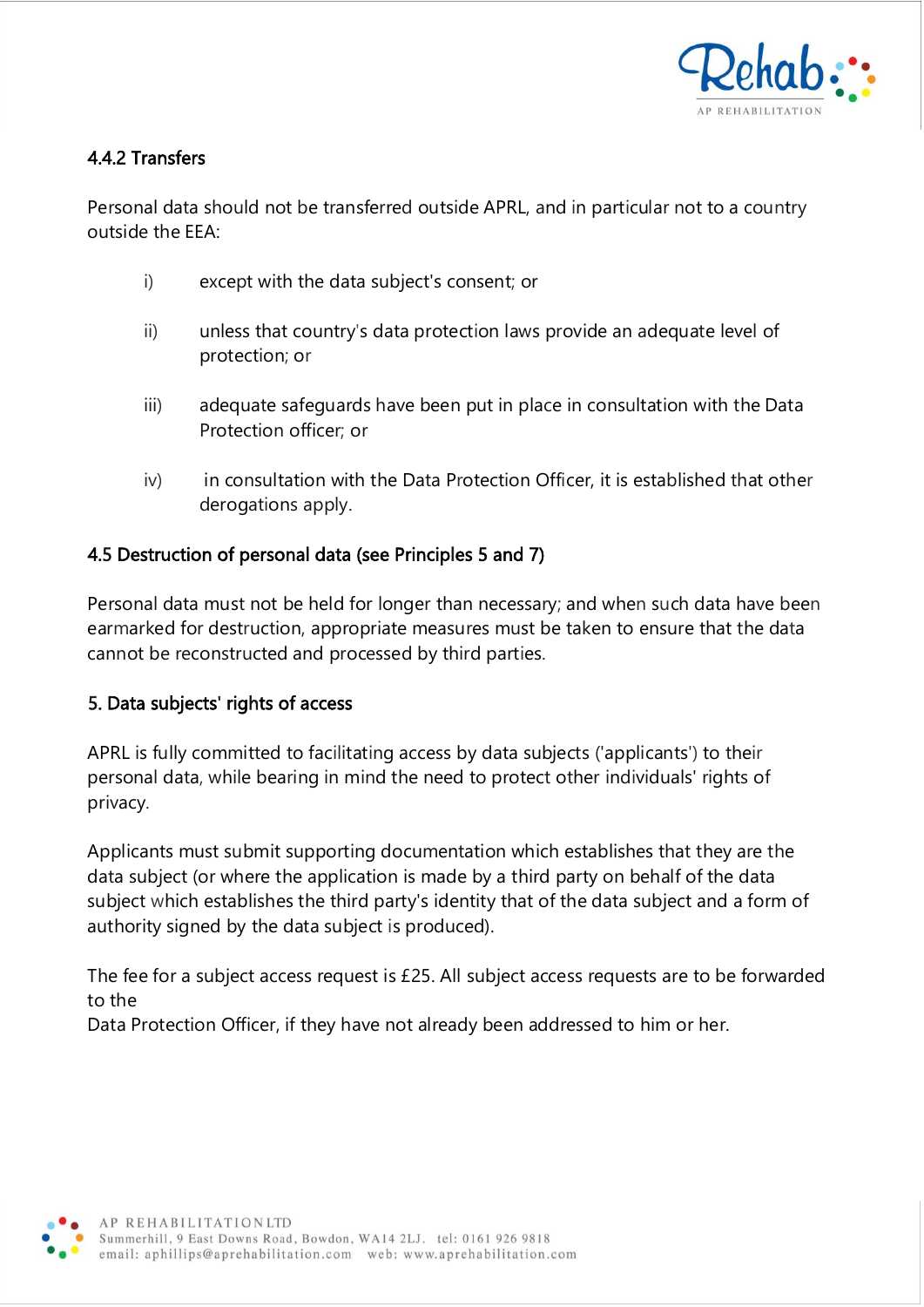

#### 6. Review

This policy will be reviewed periodically to take account of changes in the law and guidance issued by the Information Commissioner.

### 7. Data protection contacts

For general enquiries about the APRL's Data Protection Policy and for formal subject access requests under the Act:

Data Protection Officer AP Rehabilitation Limited 10 Ambassador Place Stockport Road Altrincham Cheshire WA15 8DB

# 8. Disciplinary consequences of this policy

Unlawful obtaining or disclosure of personal data (including the transfer of personal data outside the EEA in contravention of paragraph 4.4.2 above) or any other breach of section 55 of the Data Protection Act 1998 by staff or students will be treated seriously by APRL and may lead to disciplinary action up to and including dismissal or expulsion.

#### AP REHABILITATION LIMITED DATA PROTECTION STATEMENT

APRL will, through appropriate management and the use of strict criteria and controls:-

- Observe fully conditions regarding the fair collection and use of personal information;
- Meet its legal obligations to specify the purpose for which information is used;
- Collect and process appropriate information and only to the extent that it is needed to fulfil operational needs or to comply with any legal requirements;
- Ensure the quality of information used;
- Apply strict checks to determine the length of time information is held;
- Take appropriate technical and organizational security measures to safeguard personal information;
- Ensure that personal information is not transferred abroad without suitable safeguards;
- Ensure that the rights of people about whom the information is held can be fully exercised under the Act.